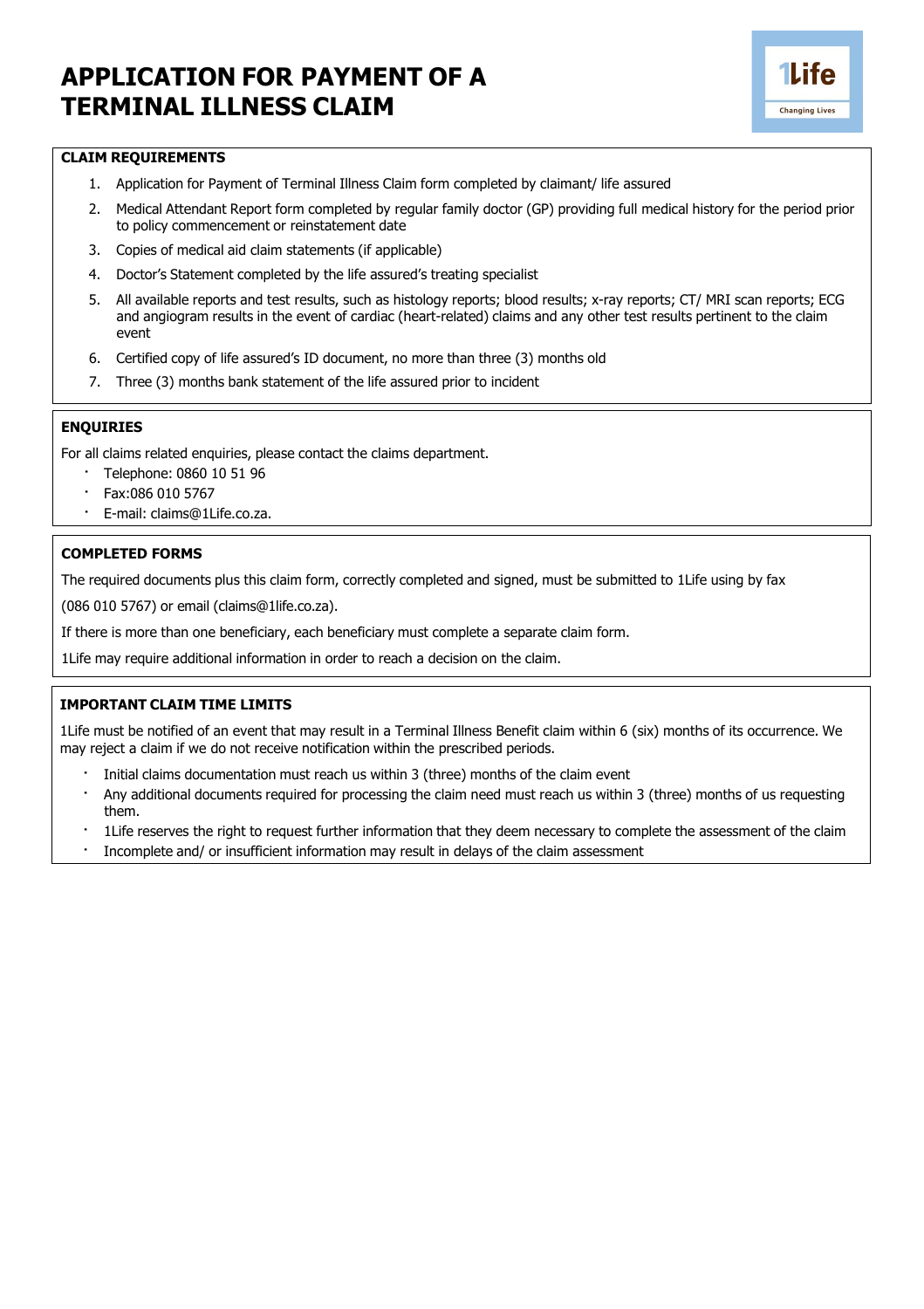| <b>SECTION A: PARTICULARS OF THE INSURED</b>                                        |          |                                                                                                                                                                                                                                                                                                                                                                                                                                                                                                                              |  |  |  |  |  |
|-------------------------------------------------------------------------------------|----------|------------------------------------------------------------------------------------------------------------------------------------------------------------------------------------------------------------------------------------------------------------------------------------------------------------------------------------------------------------------------------------------------------------------------------------------------------------------------------------------------------------------------------|--|--|--|--|--|
|                                                                                     |          | Gender ______________________                                                                                                                                                                                                                                                                                                                                                                                                                                                                                                |  |  |  |  |  |
| <b>First Names</b>                                                                  |          |                                                                                                                                                                                                                                                                                                                                                                                                                                                                                                                              |  |  |  |  |  |
|                                                                                     |          |                                                                                                                                                                                                                                                                                                                                                                                                                                                                                                                              |  |  |  |  |  |
|                                                                                     |          |                                                                                                                                                                                                                                                                                                                                                                                                                                                                                                                              |  |  |  |  |  |
|                                                                                     |          |                                                                                                                                                                                                                                                                                                                                                                                                                                                                                                                              |  |  |  |  |  |
|                                                                                     |          |                                                                                                                                                                                                                                                                                                                                                                                                                                                                                                                              |  |  |  |  |  |
|                                                                                     |          |                                                                                                                                                                                                                                                                                                                                                                                                                                                                                                                              |  |  |  |  |  |
|                                                                                     |          |                                                                                                                                                                                                                                                                                                                                                                                                                                                                                                                              |  |  |  |  |  |
|                                                                                     |          |                                                                                                                                                                                                                                                                                                                                                                                                                                                                                                                              |  |  |  |  |  |
|                                                                                     |          |                                                                                                                                                                                                                                                                                                                                                                                                                                                                                                                              |  |  |  |  |  |
| Date of Diagnosis                                                                   |          |                                                                                                                                                                                                                                                                                                                                                                                                                                                                                                                              |  |  |  |  |  |
|                                                                                     |          |                                                                                                                                                                                                                                                                                                                                                                                                                                                                                                                              |  |  |  |  |  |
|                                                                                     |          |                                                                                                                                                                                                                                                                                                                                                                                                                                                                                                                              |  |  |  |  |  |
|                                                                                     |          |                                                                                                                                                                                                                                                                                                                                                                                                                                                                                                                              |  |  |  |  |  |
|                                                                                     |          |                                                                                                                                                                                                                                                                                                                                                                                                                                                                                                                              |  |  |  |  |  |
|                                                                                     |          |                                                                                                                                                                                                                                                                                                                                                                                                                                                                                                                              |  |  |  |  |  |
|                                                                                     |          |                                                                                                                                                                                                                                                                                                                                                                                                                                                                                                                              |  |  |  |  |  |
| 4. List any illnesses or incidents for which you have been hospitalised in the past |          |                                                                                                                                                                                                                                                                                                                                                                                                                                                                                                                              |  |  |  |  |  |
| <b>Treating Doctor</b>                                                              | Hospital | Diagnosis                                                                                                                                                                                                                                                                                                                                                                                                                                                                                                                    |  |  |  |  |  |
|                                                                                     |          |                                                                                                                                                                                                                                                                                                                                                                                                                                                                                                                              |  |  |  |  |  |
|                                                                                     |          |                                                                                                                                                                                                                                                                                                                                                                                                                                                                                                                              |  |  |  |  |  |
|                                                                                     |          |                                                                                                                                                                                                                                                                                                                                                                                                                                                                                                                              |  |  |  |  |  |
|                                                                                     |          |                                                                                                                                                                                                                                                                                                                                                                                                                                                                                                                              |  |  |  |  |  |
|                                                                                     |          |                                                                                                                                                                                                                                                                                                                                                                                                                                                                                                                              |  |  |  |  |  |
|                                                                                     |          |                                                                                                                                                                                                                                                                                                                                                                                                                                                                                                                              |  |  |  |  |  |
|                                                                                     |          |                                                                                                                                                                                                                                                                                                                                                                                                                                                                                                                              |  |  |  |  |  |
|                                                                                     |          | Initials ______________<br><u> 1980 - Johann Barnett, fransk politik (d. 1980)</u><br><u> 1989 - Johann Stoff, deutscher Stoffen und der Stoffen und der Stoffen und der Stoffen und der Stoffen und der</u><br><u> Andreas Andreas Andreas Andreas Andreas Andreas Andreas Andreas Andreas Andreas Andreas Andreas Andreas Andr</u><br><u> 1989 - Johann Stoff, amerikansk politiker (* 1908)</u><br><u> 1989 - Johann Stoff, fransk politiker (d. 1989)</u><br><u> 1989 - Andrea Stationer, fransk politiker (d. 1989)</u> |  |  |  |  |  |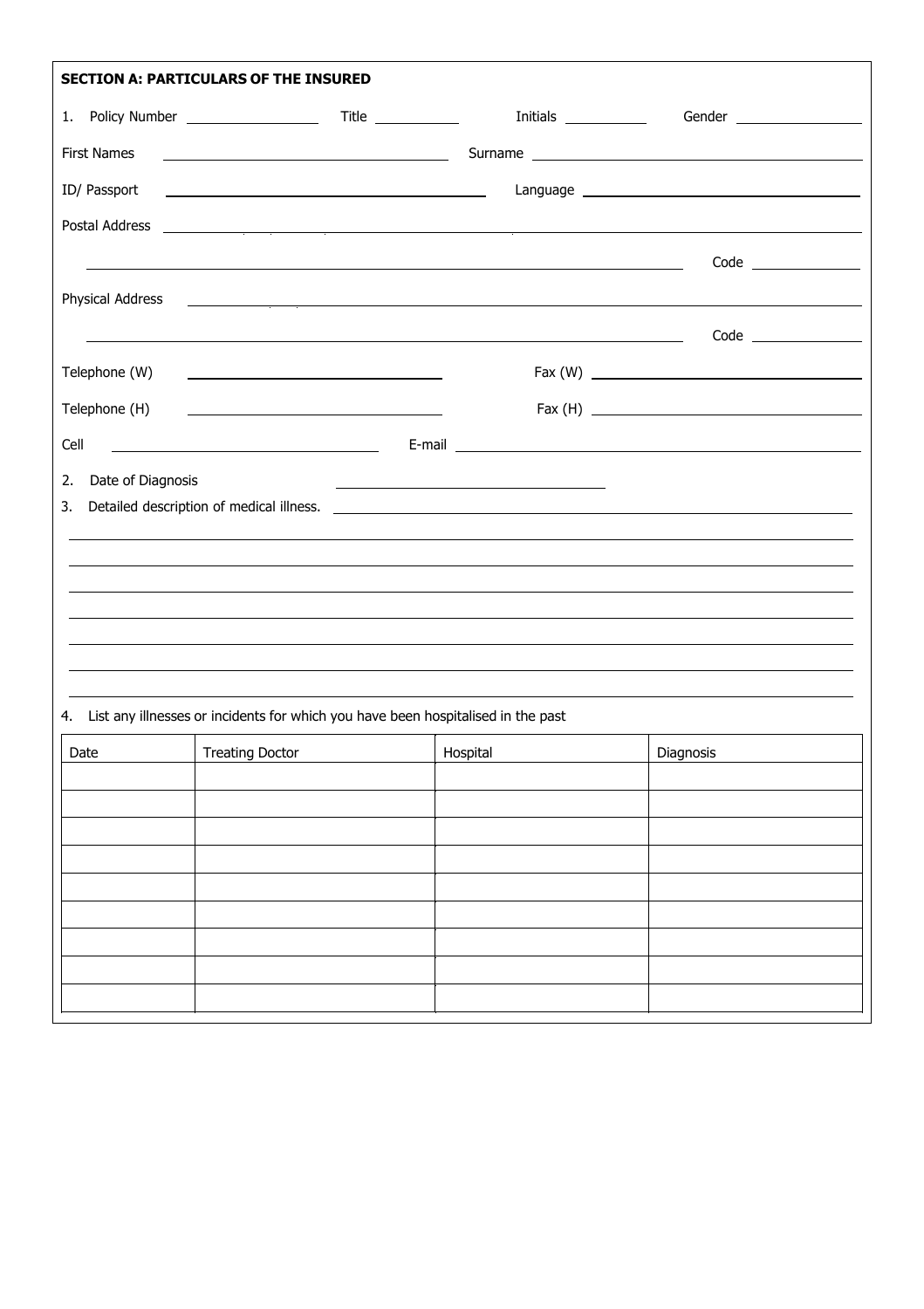|       | <b>SECTION A: PARTICULARS OF THE INSURED CONTINUED</b>                                                                            |                                                                                       |  |
|-------|-----------------------------------------------------------------------------------------------------------------------------------|---------------------------------------------------------------------------------------|--|
| 5.    | Details of all doctors that attended to you in the past 5 years                                                                   |                                                                                       |  |
| a)    |                                                                                                                                   |                                                                                       |  |
|       |                                                                                                                                   |                                                                                       |  |
|       |                                                                                                                                   |                                                                                       |  |
| b)    | Dr                                                                                                                                |                                                                                       |  |
|       |                                                                                                                                   |                                                                                       |  |
|       |                                                                                                                                   |                                                                                       |  |
| C)    | Dr                                                                                                                                |                                                                                       |  |
|       |                                                                                                                                   |                                                                                       |  |
|       |                                                                                                                                   |                                                                                       |  |
| 6.    | Are you on medical aid?<br>Yes                                                                                                    | No                                                                                    |  |
| 7.    | Name of Medical<br>Aid<br><u> 1989 - Johann Barbara, martxa amerikan personal (h. 1989).</u>                                      | 8.                                                                                    |  |
| 9.    | Name of Hospital                                                                                                                  |                                                                                       |  |
|       | 11. Company Where<br>you work                                                                                                     |                                                                                       |  |
|       | Your Occupation                                                                                                                   |                                                                                       |  |
|       |                                                                                                                                   |                                                                                       |  |
|       | Physical Address                                                                                                                  |                                                                                       |  |
|       |                                                                                                                                   | $\overbrace{\hspace{2.5cm}}^{\text{Code}}$ $\overbrace{\hspace{2.5cm}}^{\text{Code}}$ |  |
|       |                                                                                                                                   |                                                                                       |  |
|       | Hours Worked Per Week<br><u> 1989 - John Stein, Amerikaansk politiker (</u>                                                       |                                                                                       |  |
|       | <b>SECTION B: PARTICULARS OF CLAIM BY CESSIONARY</b>                                                                              |                                                                                       |  |
|       | Bank or Institution Name                                                                                                          |                                                                                       |  |
| Title |                                                                                                                                   |                                                                                       |  |
|       | Surname<br><u> Alexandro Alexandro Alexandro Alexandro Alexandro Alexandro Alexandro Alexandro Alexandro Alexandro Alexandro </u> |                                                                                       |  |
|       | Signature of Claimant                                                                                                             | Date                                                                                  |  |